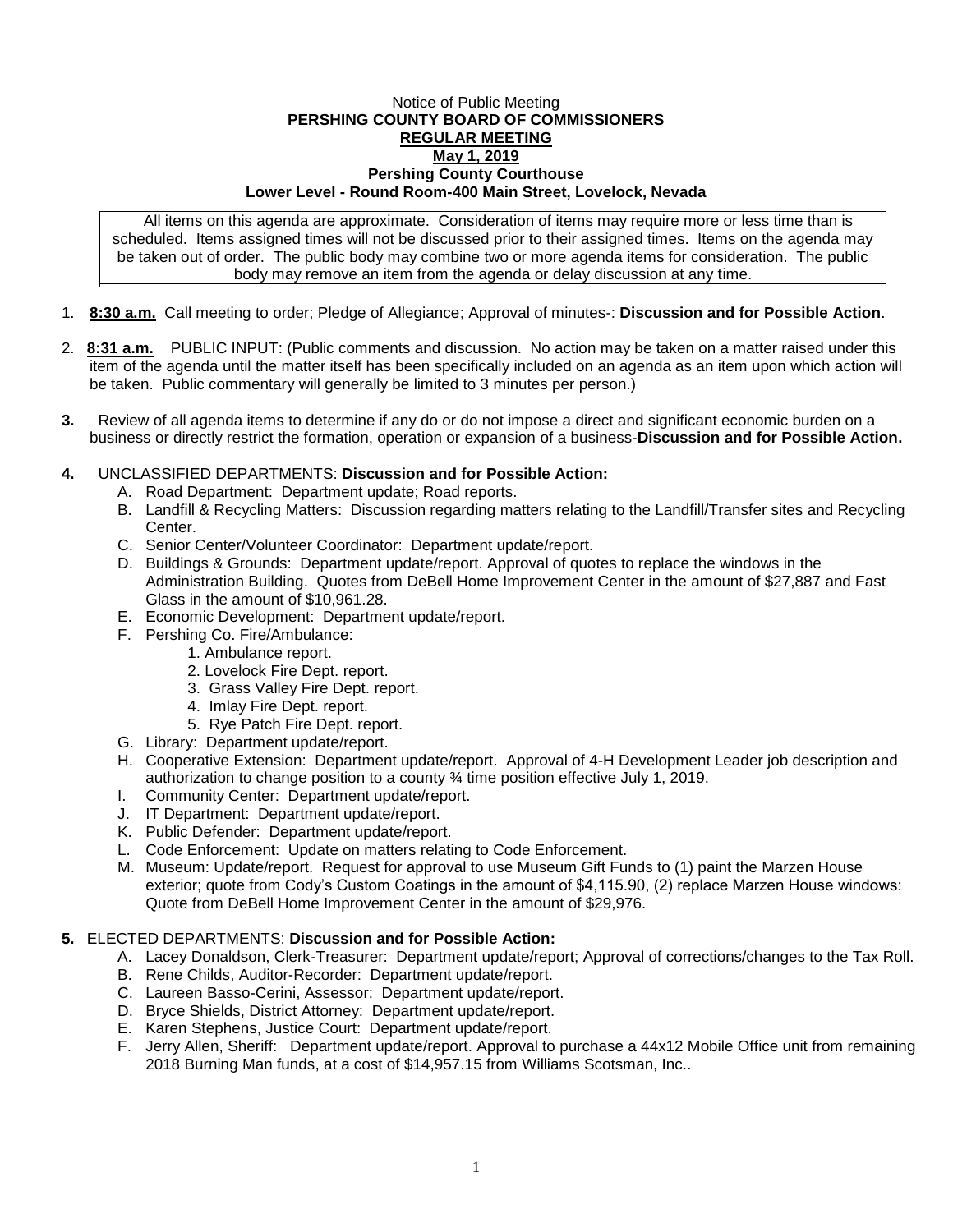- 6. Update on progress of site location, design, funding, amenities and construction of future Law Enforcement Center-**Discussion and for Possible Action**.
- 7. Proclamations and Awards: **Discussion and for Possible Action**-(The Pershing County Board of Commissioners may make a Proclamation or present a service or other award on behalf of the County).
- 8. Derby Field Airport: Update on matters relating to the Derby Field Airport.
- 9. **10:00 a.m.** PLANNING & BUILDING DEPARTMENT/IMLAY WATER SYSTEM MATTERS: Update on matters relating to the department. Further discussion concerning adoption of the 2018 IRC & International Building Code(IBC)
- 10. Litigation Meeting.
- 11. Report from Legal Counsel.
- 12. Report from Administrative Assistant-County Commissioner's Office.
- 13. 2019 Legislative updates; Update on matters relating to the 2019 Legislative Bill Draft Requests- **Discussion and for Possible Action.**
- 14. Update on matters relating to the Pershing County Economic Development and Conservation Act- **Discussion and for Possible Action.**
- 15. Items for future agendas-**Discussion and for Possible Action.**
- **16. 10:30 a.m.** Tracy Neely and Nanette Chalupa, A & H Insurance: Presentation and recommendation for the 2019-2020 Health Benefit Coverage Plan options for Pershing County Employees- **Discussion and for Possible Action.**
- 17. Correspondence.
- 18. **11:00 a.m.** The Board of County Commissioners may meet in a closed labor session pursuant to NRS 288.220 to meet with the County's labor representative regarding labor negotiations.
- 19. Report and Update TV Board: Toulon Peak. Recommendation to purchase the Elko TV District property on Toulon Peak, includes standby generator, antennas, Channel 8 equipment and leases. (Elko TV equipment \$45,000.00 / Channel 8 TV Equipment and repairs \$15,000 to \$20,000) - **Discussion and for Possible Action.**
- 20. Matters of the Board for Discussion.

Board Member reports. Board Liaison reports. (Nevada Works, Safety, Hospital Board, Emergency Management, Cemetery, Recreation Board, WNDD, Pe. Co. Economic Dev./ , Community Center, Airport Advisory Board; Museum Advisory Board, Library Board, Senior Center Advisory Board, Central Nevada Water Authority, Planning Board, Broadband Advisory Board, 911 Committee, Solid Waste Management Recycling Advisory Board, Pe. Co. Volunteer Advisory Board, T. V. Board, Frontier Coalition, Humboldt River Water Basin Authority.)

- 21. PUBLIC INPUT: (Public comments and discussion. No action may be taken on a matter raised under this item of the agenda until the matter itself has been specifically included on an agenda as an item upon which action will be taken. Public commentary will generally be limited to 3 minutes per person.)
- 22. Approval of Vouchers- **Discussion and for Possible Action**.
- **23. 1:00 p.m.** Creation of a County Licensing Department and assignment of Licensing duties to either the District Attorney's Office, Clerk's Office, Auditor's Office, Sheriff's Office , Planning and Building Department or another alternative. **Discussion and for Possible Action.**